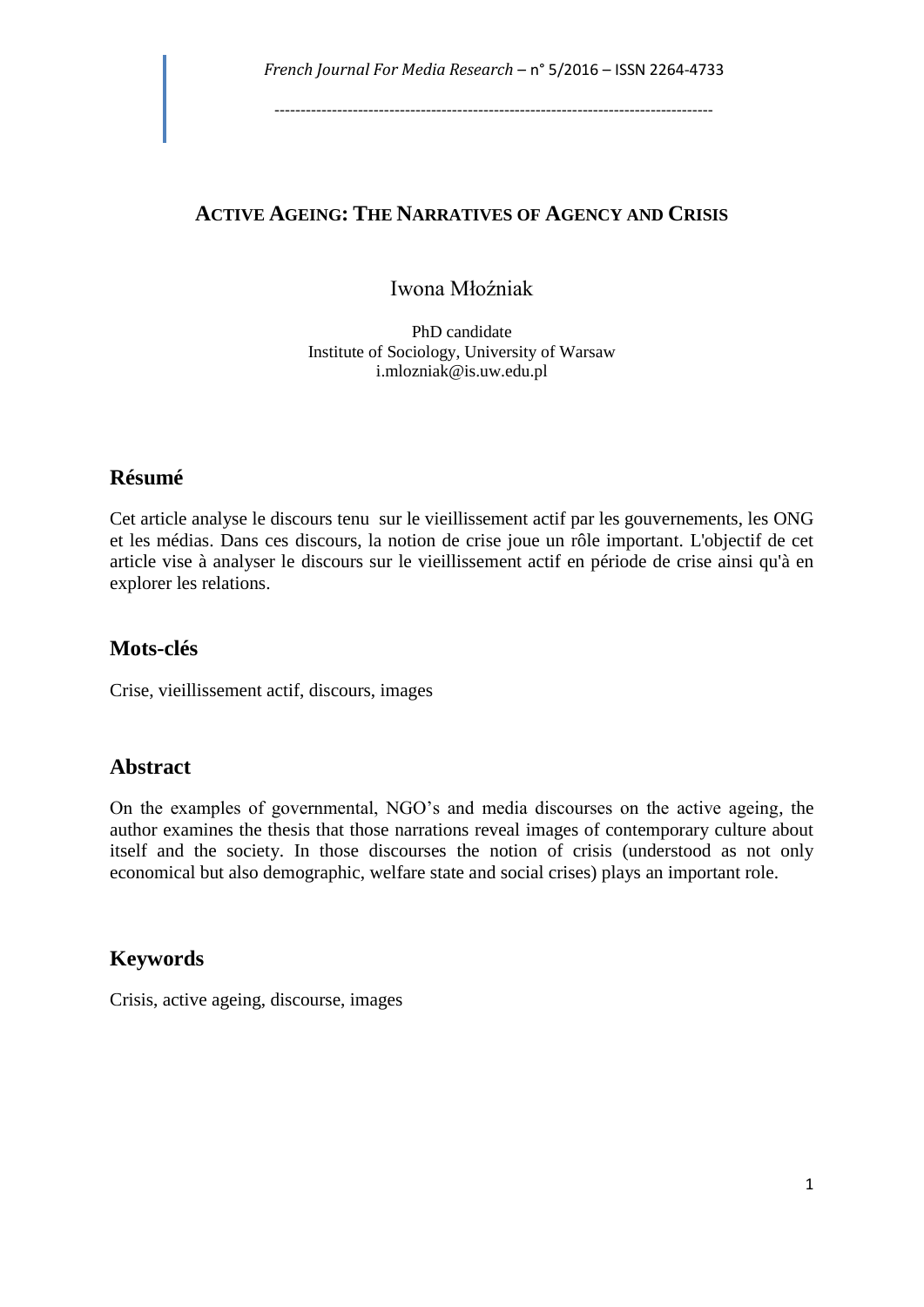#### **INTRODUCTION**

1

In this article "crisis" will be investigated as having a number of dimensions: the "practical" (as fiscal or state crises) and the more abstract, referring to the social (culture, social bonds, socialisation crises) (see: Tyszka 2014, Znaniecki 2013).

The concept of active ageing existed before the economic crisis and its popularity is not usually interpreted as the political answer to the crisis. Moreover, in 2012 (European Year of Active Ageing and Solidarity Between Generations) references to the crisis were rare and were more usually associated with the notion of solidarity between generations than active ageing. However, active ageing as a policy paradigm can be considered to be linked with crises of any type for several reasons.

Firstly, one of the main assumptions of active ageing is that maintaining good physical and mental condition into old age and working longer is seen as beneficial to economic growth. Secondly, although it has not been not widely cited, the EY2012 year of solidarity between generations was conceived as a response to the crisis because of a particular understanding of solidarity that is associated with the reduction of pension "burdens". The third reason needs the crisis to be understood from the perspecitve of the non-economic domain of the social world.

From this perspective, active ageing narratives reveal concern not only about future generations' pensions or provisions, but also a fear of the unknown that might be a result of the crisis and the (predicted) collapse of modern institutions such as welfare provisions, state pensions, etc. which were not only safety nets but also structured citizens' lives into predictable and well-defined stages (see: Guillemard 2005). From this point of view the narrative of the (welfare) state, community, engagement and inclusion can be interpreted as a series of neoliberal catchwords hiding the withdrawal of the welfare state and the discourse of making citizens responsible for their own wellbeing (see for example: Rose 2008, Beck 2002).

While not denying this interpretation, in the following pages this author would like to show a different interpretation of the connection between the crisis and active ageing. At the heart of the proposed interpretation lies the assumption that policies and documents can be seen not only as communiqués of the relations between politics, economics and many other powers, but also as hints of what may lie in the "unconscious" of society. In this sense they "speak" about the fear of a crisis that encompasses and reaches beyond economics and daily politics. The question is whether there is a crisis or a different phenomenon? To answer this question institutional and non-institutional discourses about active ageing will be examined as means of communication between social and institutional actors (how, if at all, the notions of active ageing and active seniors are defined and re-defined by the state, NGOs, and the media) and in society (what is the vision of society produced by its politically active members<sup>1</sup>)

<sup>&</sup>lt;sup>1</sup> I assume that though they are (differently) privileged positions politicians, experts and NGO's members are at the same time members of the society. However it is risky to treat their « messages » as messages of the whole society, they can be at least be interpreted as class dependent and in this sense showing the views and fears of some of the classes. Moreover the tensions in the political field may reflect and/or affect other social fields.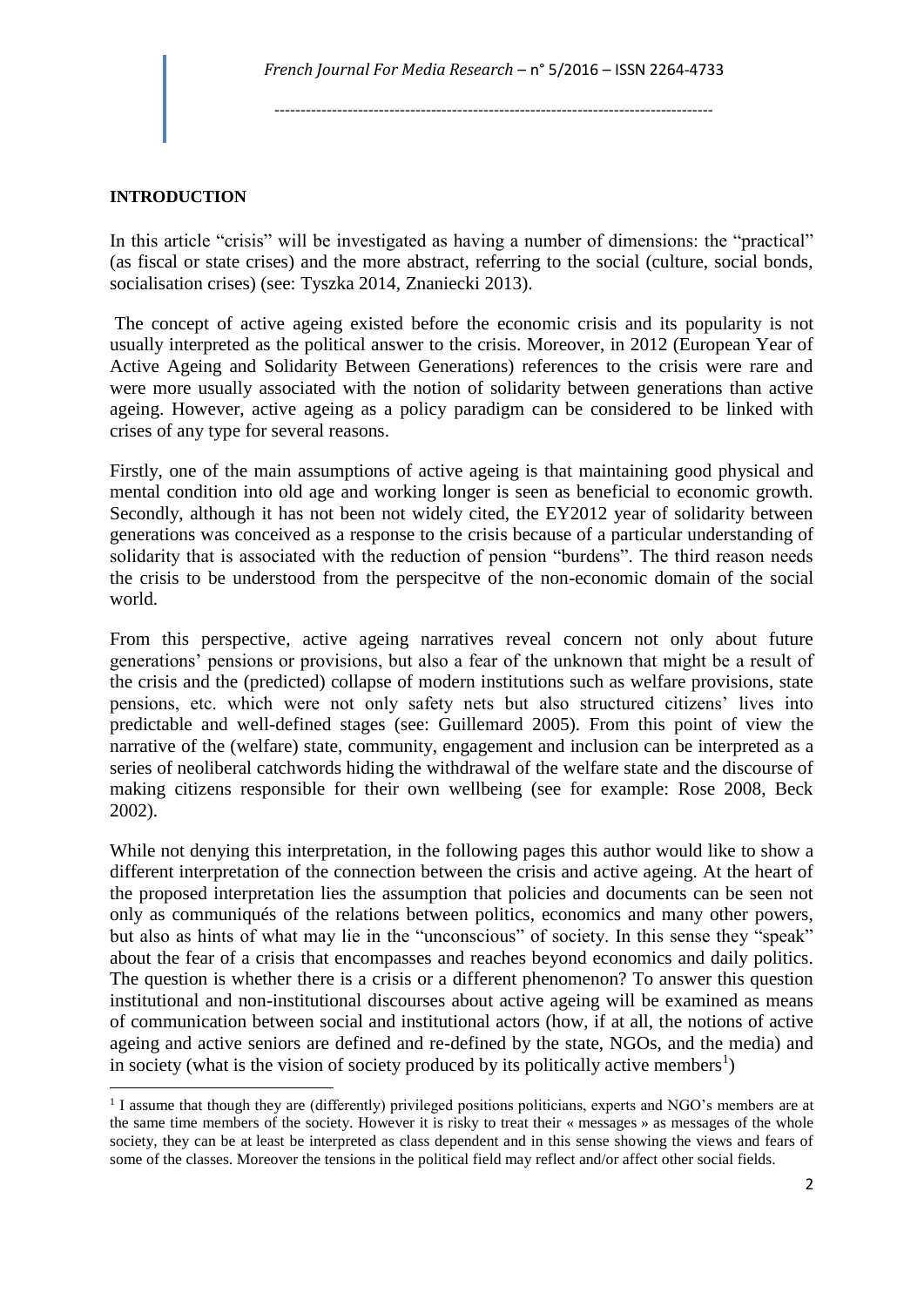### **CRISIS OR CRISES? A FEW REMARKS ABOUT CRISIS AND COMMUNICATION**

Concerning the narratives of crisis we must first ask what kind of crisis or crises they are about. An important clue about the nature of crises can be found in Foucault (2004, 69-72), who said that the crises of capitalism are not identical to liberalism crises. The crisis of liberalism is a turbulance that meets thought (perceiving and defining of political problems) in terms of modes of governing. In other words, this is a problem with defining policies, subjects, the role of the state. Furthermore, how the policies picture their subjects reflects what types of thoughts about society as such are prevalent (at least at some part of this society).

Three types of crises that the research material refers to can be distinguished. The first is the financial crisis of 2008, its outcomes and solution (the crisis and austerity burdens in Greece are treated in public discourses and media as idiosyncratic<sup>2</sup>). Besides the financial crisis, the welfare state crisis seems to be a subject of media and political discourse, mainly related to fiscal problems. The third and most common kind of narrative about the crisis that can be found in the discourses on ageing gives new meaning to the term: the demographic or ageing crisis. The ageing crisis refers to an increasing life expectancy and falling fertility rate. The process of demographic ageing of the population is perceived as threatening or at least influencing pension schemes, welfare provisions and social services, especially health and caring. In other words, the types of crises can be classified as economic, welfare state, and social.

The economic crisis and its associated myths pervade other kinds of crisis narratives. However, in this article the main focus will be on narratives related to social crises, not economic. The politico-economical dimension of the narrative does not end there, but is subordinated to the discourses on bonds and responsibilities to society as whole or particular communities in such a way that the economical basis of particular policies is not clearly presented. The political dimension is articulated through discourses on engagement in local communities and solidarity between generations<sup>3</sup>.

The welfare state crisis needs closer examination. Discourse about the welfare crisis started prior to the one about the economic crisis. Narratives of the welfare crisis appeared with the rise of neoliberalism in the 1970s and indicated the state's ineffectiveness, the superfluity of bureaucracy, and the excessive intervention in the market (see: Rose  $2008$ )<sup>4</sup>. The reforms that started in the 1970s and 1980s did weaken the welfare functions of the state, but did not remove them. Apart from cuts in spending and the privatisation of provisions, there was also a

<sup>2</sup> See other articles in this volume.

<sup>&</sup>lt;sup>3</sup> These discourses simultaneously refer also to economic domain (pension system stability) but the stress is put on the social and/or civil rights and responsibilities.

<sup>4</sup> For a detailed analysis of the changes in welfare policies and attitudes towards them see: Moran 1988, Andersen, Guillemard, Jensen, Pfau-Effinger 2005, Barr 2010 [2001] Bourdieu 2012, Csoba 2013.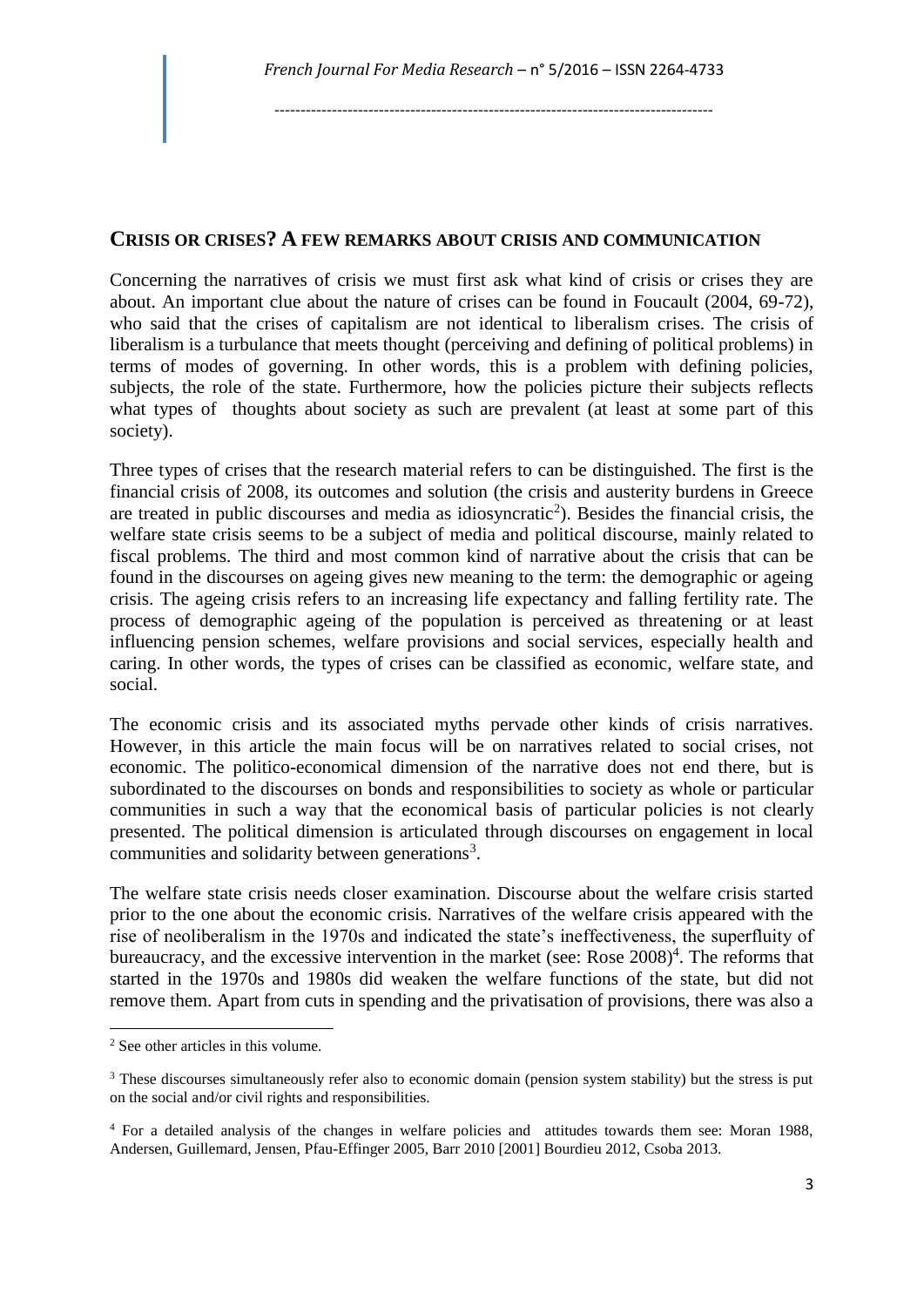shift in the paradigm of welfare. The change leads to activation instead of protection as a key word in policies. The notions of human capital and social investment appeared in order to name policy subjects and welfare state goals (see: Grewiński 2006, Fehr, 2007, Rose 2008, Du Gay, Scott 2010, Hemerijck 2012). According to Nicholas Barr (2001) it can be said that the welfare state is changing but not vanishing, although the changes are substantial. At the beginning of the economic crisis, the governments of many countries and the EU abided by the anti-welfarists' stipulation that the state should not intervene in markets and some reforms and anti-crisis packages for the protection of the employment were introduced. However, it must be noted that all these acts manifest rather the "right hand" of the state (Bourdieu 2012). Austerity, protection of the work place instead of workers, and the campaign against Greece showed that the welfare state of the 21st Century has a different face than that of Beveridgean and Keynesian as it is pervaded by another kind of political rationality. (Rose 2008)

The idea of the demographic crisis appeared in the World Bank report *Averting Old-Age Crisis* in 1994:

*"Systems providing financial security for old age are under increasing strain throughout the world. Rapid demographic transitions caused by rising life expectancy and declining fertility mean that the proportion of old people in the general population is growing rapidly. Extended families and other traditional ways of supporting the old are weakening. Meanwhile, formal systems, such as government-backed pensions, have proved both unsustainable and very difficult to reform. In some developing countries, these systems are nearing collapse. In others, governments preparing to establish formal systems risk repeating expensive mistakes. The result is a looming old age crisis that threatens not only the old but also their children and grandchildren, who must shoulder, directly or indirectly, much of the increasingly heavy burden of providing for the aged." (World Bank, 1994, XIII)*

Although the economic background is strong here, there are some other traits that will return in narratives on ageing in the 21st Century: The connection between intergenerational bonds and obligations and the risk of negative changes in marriage patterns and cohabitation. The demographic crisis seems to have all the features of a real threat to the fiscal stability of the state that could even cause "civil disturbances" (see: KS, 2011, 10). A similar way of thinking about economic and demographic interdependence can be observed regarding the  $2008$  crisis<sup>5</sup>.

The aforementioned three types of crises: economic, welfare state, and demographic do not exhaust the list of crises behind narratives on ageing. However, the latter refers to a more abstract understanding of crises. According to Krzysztof Tyszka (2014, 7) "the notions of "crisis", "decline", "exhaustion", "degeneration" and "collapse" have dominated the discourse on civilisation and the human condition for the last century". From this point of view, recent diagnoses of alienation, decline of social bonds, and individualisation follow those of Marx, Tocqueville, Tönnies, Adorno, and other critics of modernity. Even if one assumes that the

<sup>&</sup>lt;sup>5</sup> It does not refer only to the justification of pensions reforms but can be an inversion of the significance of economical and demographic factors : « In my view, the root of the problem [of a Greek crisis] (in addition to the obvious irresponsible spending habits of most government officials) is demographic in nature » (Kownatzki 2010)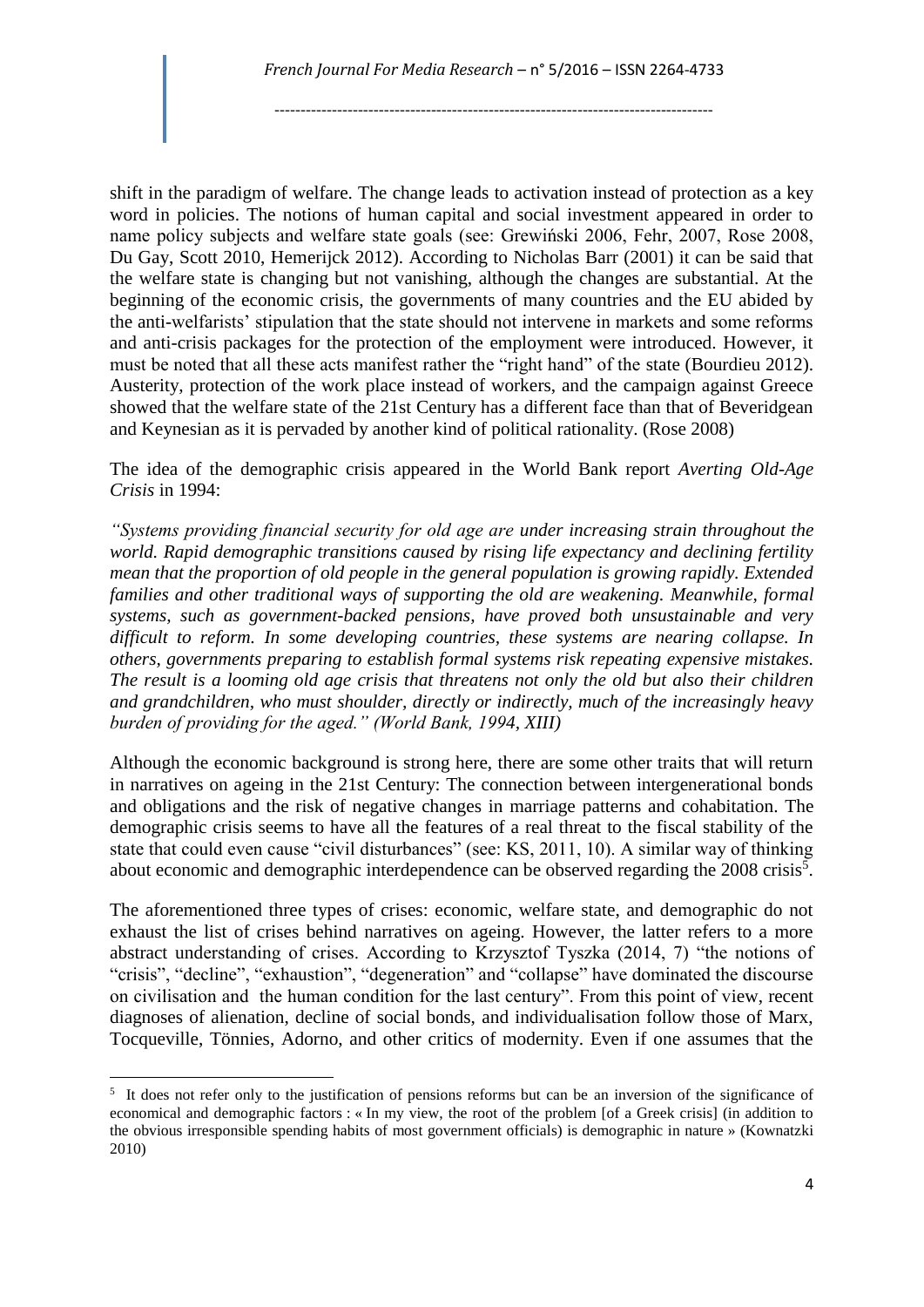crisis of 21st Century society and culture is something different and deeper than utopian nostalgia for the past, the fact is that these narratives existed prior to the 2008 crisis. This raises two questions: Why, assuming that the narratives on the crisis may be the *Zeitgeist* rather than a diagnosis of the contemporary social condition, does this article examine the discourses on ageing as examples of narratives of crisis? Why, in the light of statements about the intersection between various types of crises, is the present financial crisis treated here as a point of reference?

Firstly, the mass protests which followed in the wake of the financial crisis revealed a discontent with the architecture of the state as a political and economic actor that is much deeper than the dissatisfaction with austerity and welfare cuts (see Žižek, 2014). According to Žižek's psychoanalytical way of thinking, it can be said that the almost complete lack of references to the crisis in discourses on ageing "speaks" precisely about the significance of the crisis. However, this statement is not to be understood as a straight inversion (the least discussed becomes the most important factor). The economic crisis was the time when liberal rationalities and their discourses found strong articulation. As researchers (Barbier 2012, Hemerijck 2012) have shown, this type of liberal thinking about social issues has a long history in Europe. The crisis seems to help outweigh the particular combination of the liberal types of rationalities<sup>6</sup>.

What was new in the economic crisis was the domination of a combination of liberal discourses that was different than before. This is also the reason why the financial crisis remains a historical point of reference but not the main axis of the analysis of ageing discourse. Analysis is focussed on the diverse patterns of thinking and tracing the connections between what is discursively articulated, and how, and what is missing. Institutional discourse is not only a statement of state authorities, but a cultural communication of the predictions, hopes, and fears of particular social groups and society. Communication is something more than than simply the transmission of a message between sender and receiver<sup>7</sup>. Documents are as valuable as guidebooks, and good practice handbooks, because all of them reveal ways of thinking and dealing with policy problems. For this reason the researched material includes not only programs and other governmental documents, but also examples of so-called good practices that are descriptions of the actions of NGOs and other nongovernmental actors in particular fields. There are reasons for this: the changes in contemporary welfare which shift the realm of reasoning and executing policies outside nation states, the possibility of investigating different rationalities, and ways of thinking about the policies of active ageing in good practice descriptions (however, they were not very different, as the good practices were mostly chosen and described by administrative agencies).

 $6$  The question if this type of (neo)liberal thinking about the social and economics was at the same time the reason of the economic crisis is an important one, but is not the subject of this article.

 $7$  Including more complicated patterns that stretch the active role of medium and/or receiver.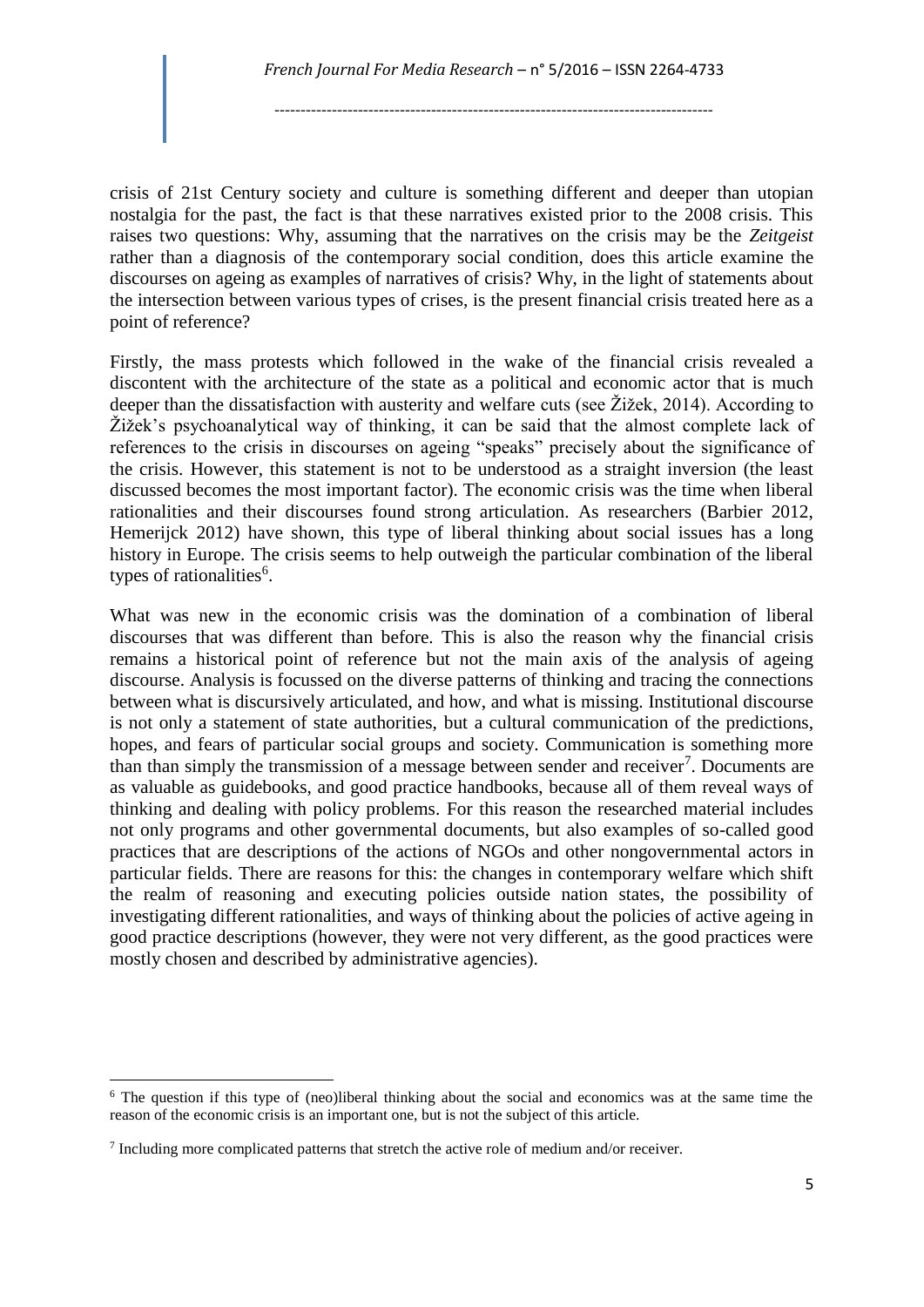## **METHODS AND SUBJECTS OF ANALYSIS**

To meet the aims of the research an in-depth content analysis of governmental documents was conducted and supported by analysis of nongovernmental organisations and media communications on active ageing. Because of the theoretical assumptions clarified in the first section of the article, EU and Polish documents were analysed simultaneously. The procedures of both the EU (funding grants and shifting the emphasis of policy implementation to the national and regional levels by NGOs) and Poland (also providing funds for NGOs in line with activities of regional authorities to implement active ageing policy) were arguments for including good practice handbooks in the analysis. The analysis also covered media communications. The aim was not draw a complex map of discourses, but to conduct in-depth analysis of the meaning of "activity" in active ageing discourses. This "activity" turned out to have many meanings in the discourses on ageing and the article presents the summary of the findings.

The aim of the research was in-depth analysis, not a complex study of various cases. There were two reasons for this. Firstly, studies of images of cultural fears do not need to create quasi-statistical maps of the occurrence of a particular phenomenon. Analysis can be compared to looking at a phenomenon through a microscope or tracing the lines of thought for a given policy. Contradictions and correspondences in thinking about crises can be seen in various documents, but they can also occur in just one. Another reason for conducting indepth analysis of a limited number of cases is that the fears and hopes that undermine governmental and NGO discourse reflect the "feelings" of the whole culture. This is why interpretations of the welfare state or the transformation of governmental rationalities can be inferred from the particular, limited policies or texts about concrete subjects, like active ageing. Finally, in-depth content analysis is a method that corresponds to assumptions that seem to be compatible with an approach to the discourse that puts emphasis on the moments when problems emerge and the ways of thinking about social phenomena as problems that are socially rooted<sup>8</sup>. For this approach it is not important how many of the documents, texts, etc. repeat the narratives, but the very fact that a particular definition of a problem occurs at all.

The second reason for the in-depth content analysis of a limited number of documents was the limitations of the length of articles and the necessity to limit the quantity of documents produced in the EU to a number that can be analysed by one person.

The three types of research material were not treated equally. The focus was put on government documents and collections of good practices promoted by them and projects conducted by the biggest NGOs. Less attention was paid to media communiques (only Polish). These were chosen according to the subject and treated as examples more than independent messages due to the assumption that the media where references to active ageing occurred occupy a similar position to NGOs in the social field. The subjects of NGO projects<sup>9</sup>

1

<sup>8</sup> For the original conceptualisation of the notion see : Foucault 2001, 1488.

<sup>&</sup>lt;sup>9</sup> See for example projects of Towarzystwo Iniciatyw Twórczych E, or raport on UTW (Third Age Unveristies) (available on : http://zoomnautw.pl/wyniki-badania/, 19.08.2015)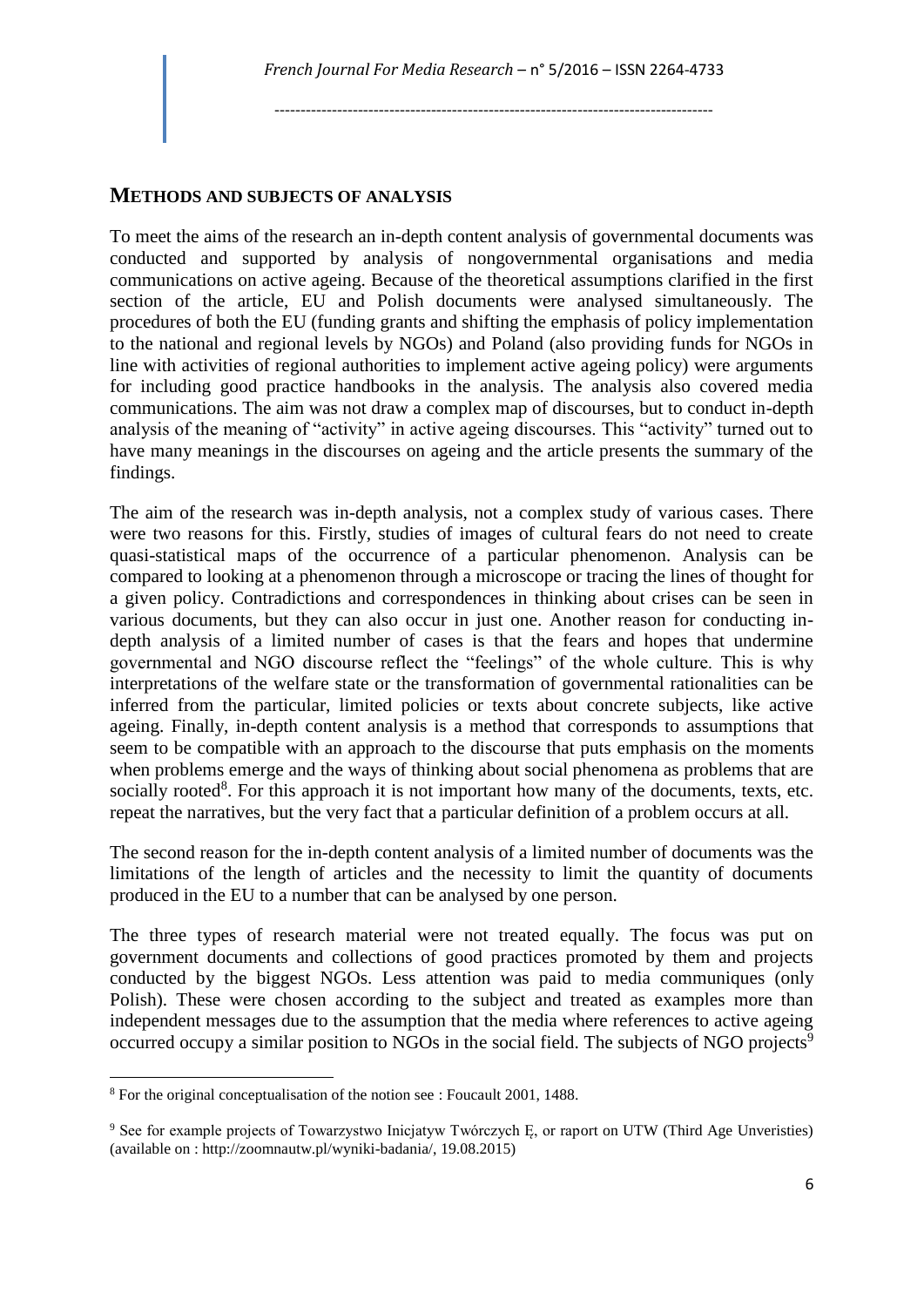are most likely to be in the same group that uses the analysed kinds of media, i.e. internet pages and newspapers such as *Newsweek* and *Wyborcza*. Only Polish Radio's 1 Programme seems more likely to have a more class diversified audience (See: Warczok 2008). All of these discourses (governmental, NGO's, media) are treated here as narratives, that is as a methods of communication.

It is a fact that the narratives on pensions and the general fiscal dimension of ageing policies are directly connected with the narratives on the economic and demographic crisis. The connections between the political and economical dimensions of ageing policies and narratives are already well established in the literature (See: Oręziak 2014, Guillemard 1986). Active ageing has been investigated from the perspective of active policies which shape their subjects (Biggs, Powell 2001), the acceptability of the coherence between political visions, the experiences of older people (Schönbrodt and Veil 2012, Szatur-Jaworska 2012), and the changing relations between the state and the elderly as a social group (see: Guillemard, 1986). Nevertheless, there is a need for critical investigation of active ageing narratives from a cultural perspective that does not link it directly to the subjectifing power of the state or the neoliberal turn in fiscal policies<sup>10</sup>. Instead, this interpretation stresses the cultural dimension of institutional discourse because of the assumption that the "myths" that underlie the narratives of economic and demographic crises may be the very same as those relating to the social crisis.

This leads to the issue of the key words of these narratives, most of which (responsibility, rationality, privatisation of risks, and activity) are well known thanks to the works of Beck, Rose, and others. Special attention is devoted in the article to activity discourses as a policy paradigm and social phenomenon. In other words, what they "say" about contemporary society's images of its own and its post-crisis future (or maybe a "bigger" crisis will unfold in the future).

#### **ACTIVE AGEING: HISTORY OF THE CONCEPT**

1

Active ageing is not an exclusively European policy concept. It is widely used in the supranational agencies (OECD, WHO, UN) and at national level politics from Sweden through the Czech Republic to Singapore (Hasmankova Mahrankova 2011, Brooke 2014). The term was first used in gerontology and entered the political domain through WHO documents, according to which active ageing is "the process of optimising opportunities for health, participation and security in order to enhance quality of life as people age". (WHO/NMH/NMPH/02.8) The European Union adopted this notion to construct the Active Ageing Index (AAI) measurement tool: "Active ageing refers to the situation where people continue to participate in the formal labour market as well as engage in other unpaid productive activities (such as care provision to family members and volunteering) and live healthy, independent and secure lives as they age." (Zaidi, 2013: 6) However, references to

<sup>&</sup>lt;sup>10</sup> Apart from the analyses that concentrate on more "practical" dimensions of ageing policies or researches that are designed to seek a way to improve their efficiency.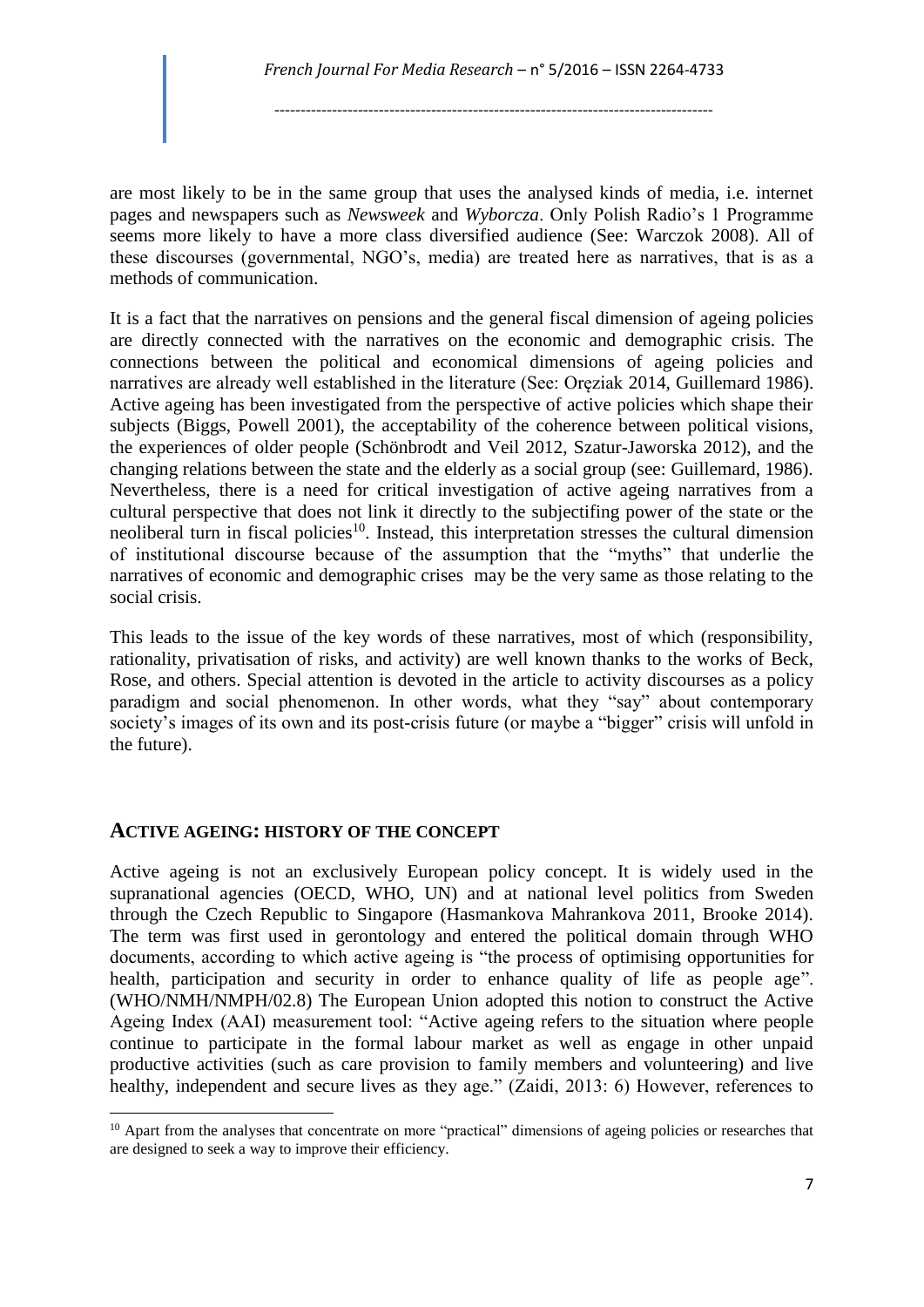this term already existed at the beginning of the 20th century and ageing has been recognised by the EU since the 1980s.

Jurek (2011) described three stages in the institutionalisation of ageing policies in the EU. The first stage, which lasted until 1992, involved identifying the problem of demographic ageing in the EU and diagnosis of its consequences. The second stage, from 1993 to 1998, involved conceptualising the politics of ageing. The third and last stage, which started in 1999, concerned the implementation and development of European ageing policies. (ibid.: 58) In the same year active ageing become the paradigm of EU ageing policies. (ibid.: 61)

The AGE Platform Europe, which associates national and regional seniors' organisations from all Europe<sup>11</sup>, was established in 2001. Since then the European Commission and other agencies have released a large number of documents, communiqués and reports on this issue. Twelve years later in 2012 the European Year of Active Ageing and Solidarity Between Generations and AAI was announced. Also, AAI EU also launched other programmes related to ageing society. One of these was The Ambient Assisted Living Joint Programme (AAL), which was relaunched in 2013 as The Active and Assisted Living Joint Programme 2013- 2020 (AAL JP). It "supports applied research on innovative ICT-enhanced services for ageing well, with a time to market of 1 to 3 years. The AAL JP is driven by Member States and supported by the European Commission, to enhance EU competitiveness and tackle the ageing challenge"<sup>12</sup>, for example by supporting the European Innovation Partnership on Active and Healthy Ageing (partnership on research and innovations) $13$ .

In Polish policies the notion of active ageing appeared in the 2005-2008 Krajowy Program na rzecz implementacji Strategii Lizbońskiej (National Reform Programme for 2005-2008 to implement the Lisbon Strategy), with which the government committed to implement an active ageing policy. In earlier documents the problem of ageing was absent or barely mentioned in the Long-term Strategy for Poland's Sustainable Development 2025 (2000) and The National Development Strategy 2007-2013. This rather neutral attitude to ageing has changed since 2007 and ageing has become a factor which influences policies and even transforms the role of the state (National Development Strategy 2007-2015). Since 2007, National Strategies and their implementations have devoted more attention to ageing. In 2008, the government launched the "Solidarity Between Generations Program. Actions to Increase Professional Activity of People over 50". The notion of the silver economy was introduced in the Poland 2030 Strategy: The Second Wave of Modernity (2013: 28). Population ageing is seen as challenge in all these strategies, however the scope and ways of dealing with it are expanding and becoming more complex.

Documents concerning active ageing have been created since 2012: The Government Programme for Social Activity of Older Persons (ASOS) 2012-2013 and ASOS 2014-2015.

<sup>11</sup> http://www.age-platform.eu/about-age, 10.06.2015.

<sup>12</sup> https://ec.europa.eu/digital-agenda/en/active-assisted-living-joint-programme-aal-jp (10.06.2015)

 $13$ http://ec.europa.eu/research/innovation-union/index\_en.cfm?section=active-healthy-ageing&pg=about (10.06.2015)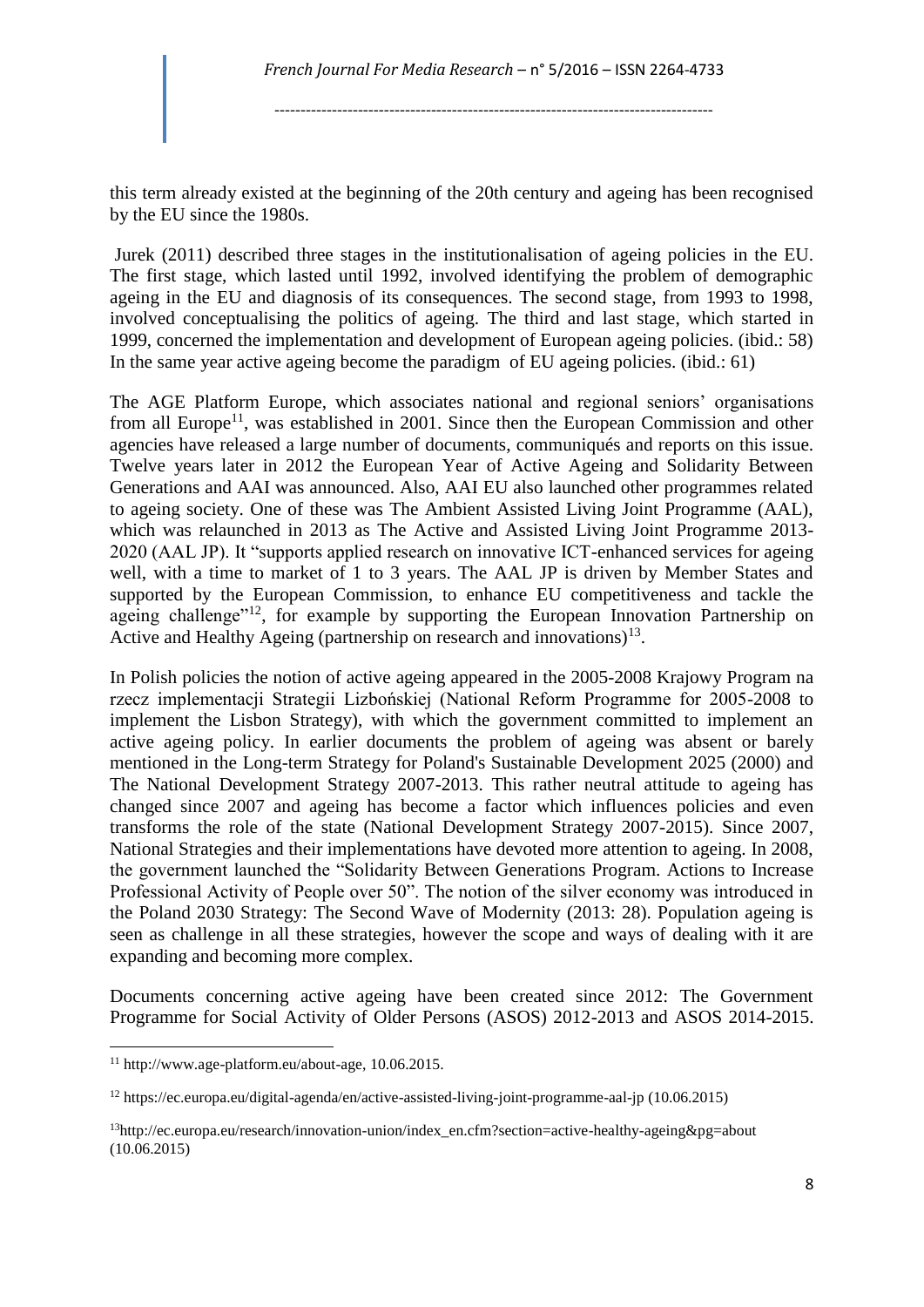The Senior Policy Guidelines (ZDPS) from 2014 is a fulfilment of the ASOS 2012 guidelines for establishing a long-term ageing policy. The aim of the senior policy is to support and provide possibilities (capacities) for active and healthy ageing and capabilities to continue independent and satisfying living even in cases of functional limitations. (ZDPS: 6) This definition corresponds with those of the EU on active ageing.

Corresponding to the EU policy, increased attention to ageing and implementation of the concept of active ageing in Poland can be seen. Poland joined the EU in 2004, having started to prepare for this from the very beginning of the political transformation in 1989. This can be seen in the level of language used in consecutive strategies and programmes as terms like "cohesion", "human capital", and "know-how" were transformed and adopted. However, bearing in mind Sassen's (2007) insights about the relation between state policies and supranational organisations, the similarities between national and UE political terms cannot be interpreted as plain imitation. EU policies are constructed in a way that allows (and reinforces) states' particularities, for instance through an instrument called the Open Coordination Method  $(OCM)^{14}$ . On the other hand, emphasis on good practices and cohesion policy acts as a unifying tool at the level of the whole Union. In order to draw conclusions on the scale of unification of the policies, an in-depth analysis needs to be conducted of the policies of several EU nation states. It can be assumed that even the good practices, that are the implementations of policies that align with EU goals and are successful in attaining them differ according to specific countries.

### **CRISES IN THE NARRATIVES ON ACTIVE AGEING**

In the discourses about active ageing, every positive phenomenon or characteristic is implicitly followed by its opposite. For instance, in pair activity/passivity the stress put on activity reveals the places where passive attitudes dominate. In this sense policies are creative: they aim to achieve some goal which is not (or only partially) yet achieved. This is a key principle of AAI as this index uses only positive values. Moreover, the position in the index relates as much to the ideal condition (100) as to the actual, relative state of affairs. This means that there is no definite goal as the best score on the scale is always relative and it depends on the performance of the best country at that time. A score of 100 on the scale is an ideal utopian point (Zaidi 2013: 16) that cannot be achieved. Instead, the AAI is reflexive in the sense that it is sensitive to changes. The crucial point here is that the AAI seems to presuppose that there will be some (unpredictable) changes that can affect the ageing process at the level of individuals and the population. This finding leads to a significant feature of the ideal type of policy subjects that can be found in the AAI and other EU documents. This trait can be called reflexivity in Beck's sense.

In order to perform well, individuals and institutions should have the capability to react appropriately to various events. It seems that there can be two kinds of mercurial events: structural (changes are part of the systemic logic, for example unpredictability is typical for a

<sup>14</sup> For an analysis of the OCM in EU politics, see: Walters, Haahr 2011 [2005]*.*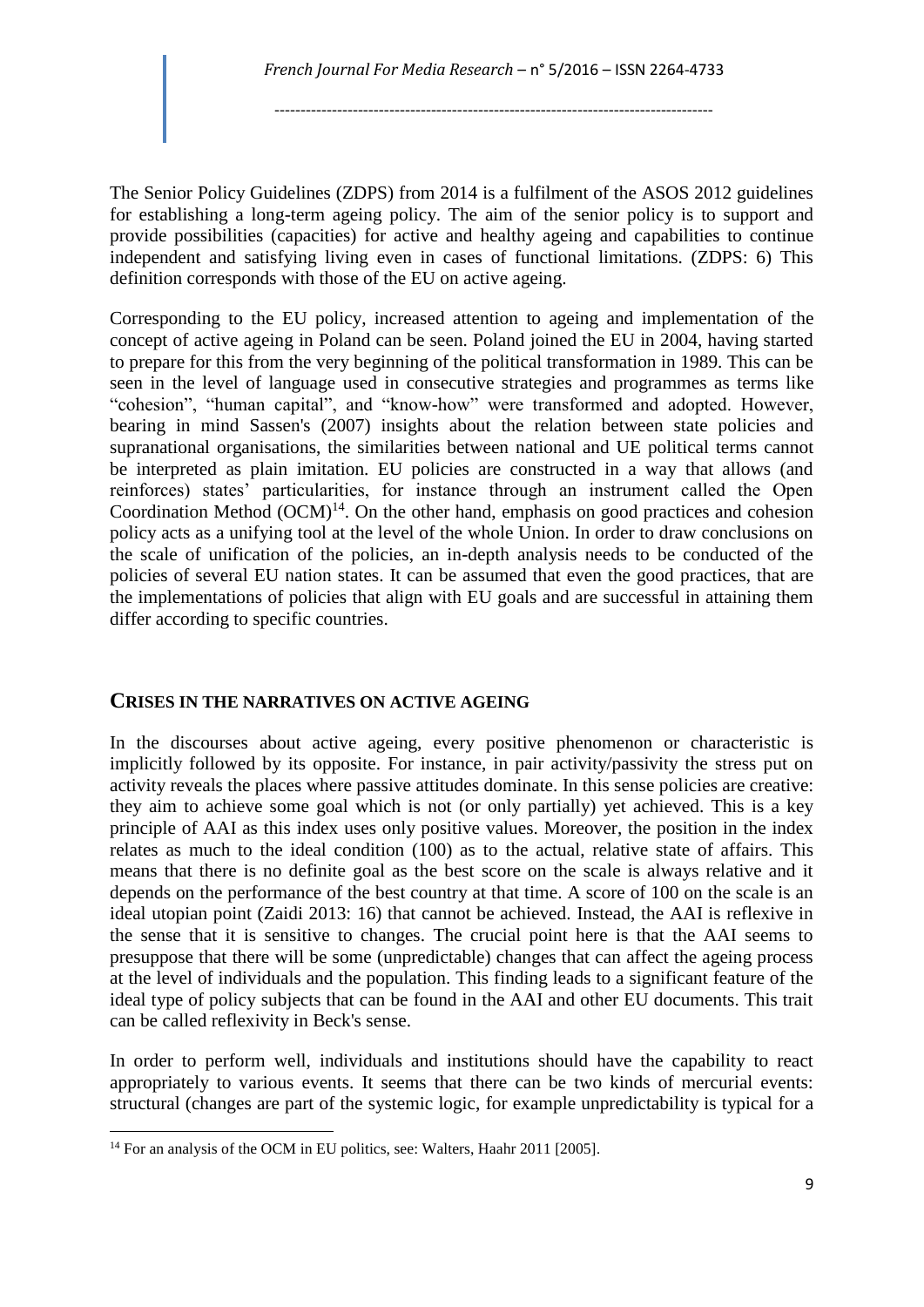market), and external, that cannot be deduced from the structure of an institution. These events can be seen as a risk as there is no way to predict them before they happen, however this does not mean that they are always negative. The documents show that unexpected events are rather perceived in discourse as something normal and natural which is not valued morally in terms of good and bad. The constant risk of unpredictability compels social actors to be reflexive ("flexible" and "adaptable" (Zaidi 2013:  $65$ )<sup>15</sup>.

Other traits that seem to correspond with the type of citizen who can cope with the fluidity and risk of life are the ability to learn and self-reliance (autonomy). These features correspond with the activation policy paradigm included in the Active Social Policy, which is a policy paradigm or a set of rules that operates in a specific welfare regime. In a regime, policy is not only driven by "classical" welfare goals: participation instead of social security, work redistribution instead of social transfers, and employer as work-giver instead of employee/citizen. (Rymsza 2007: 47) Key terms here such as empowerment, self-esteem, and self-reliance, are oriented to the individual. The state provides only opportunities and security for the unhindered activity of citizens. Attributes such as gender and class are neglected in the discourses or are not mentioned and it is assumed that every person has equal capability to learn new skills, therefore it is concluded that everyone has equal opportunities in society. The second aspect of this assumption about citizens' equal opportunities <sup>16</sup> and ability to learn is the moral valorisation of their own social position<sup>17</sup>. These characteristics can be summarised as a vision of policy's subjects as "holder" of a human capital (see: Fehr 2007).

The transformation towards activity and self-responsibility has also occurred in the discourses about ageing. A number of researchers (Szatur-Jaworska, Schönbrodt and Veil, Biggs and Powell 2001, Van Dyk *et al.* 2014, Brooke 2014, Hasmanová Marhánkova 2011) have seen this as significant trait of narratives about active ageing. Most of them agree that the leading paradigm is neoliberalism. Policy subjects are seen in the documents about ageing as responsible, rational, and self-managing. At the same time, responsibility for individuals' health, social and material situations is transferred to them and morally judged. As in the case of active social policy discourse, ethical judgement refers to individual moral capacities such as idleness and lack of responsibility. Moreover, there is also a reference to responsibility to society (the burden of pensions and healthcare for the "irresponsible" and "passive" elderly lies on the state and society).

All these characteristics seem to suggest that the welfare state crisis is real and is exacerbated by the economic crisis (pension reforms toward individualisation and privatisation of insurance). The state is retreating from the protection and management of citizens' lives, and the three-stage life course is being replaced by flexible and individualised "do-it-yourself biographies" (see: Guillemard, 2005). This uncertainty can be managed in two ways that, according to Guillemard, could lead to a transformation of the welfare state. The first, called

<sup>15</sup> cf. ZDPS

<sup>&</sup>lt;sup>16</sup> The sociological variant of this belief is statement about death of the classes.

<sup>&</sup>lt;sup>17</sup> See, for example, the works of : Rose 2008, Cruikshank 1996, Zalewska 2001, and Beck's concept of the "Doit-yourself-biography" (Beck 2002).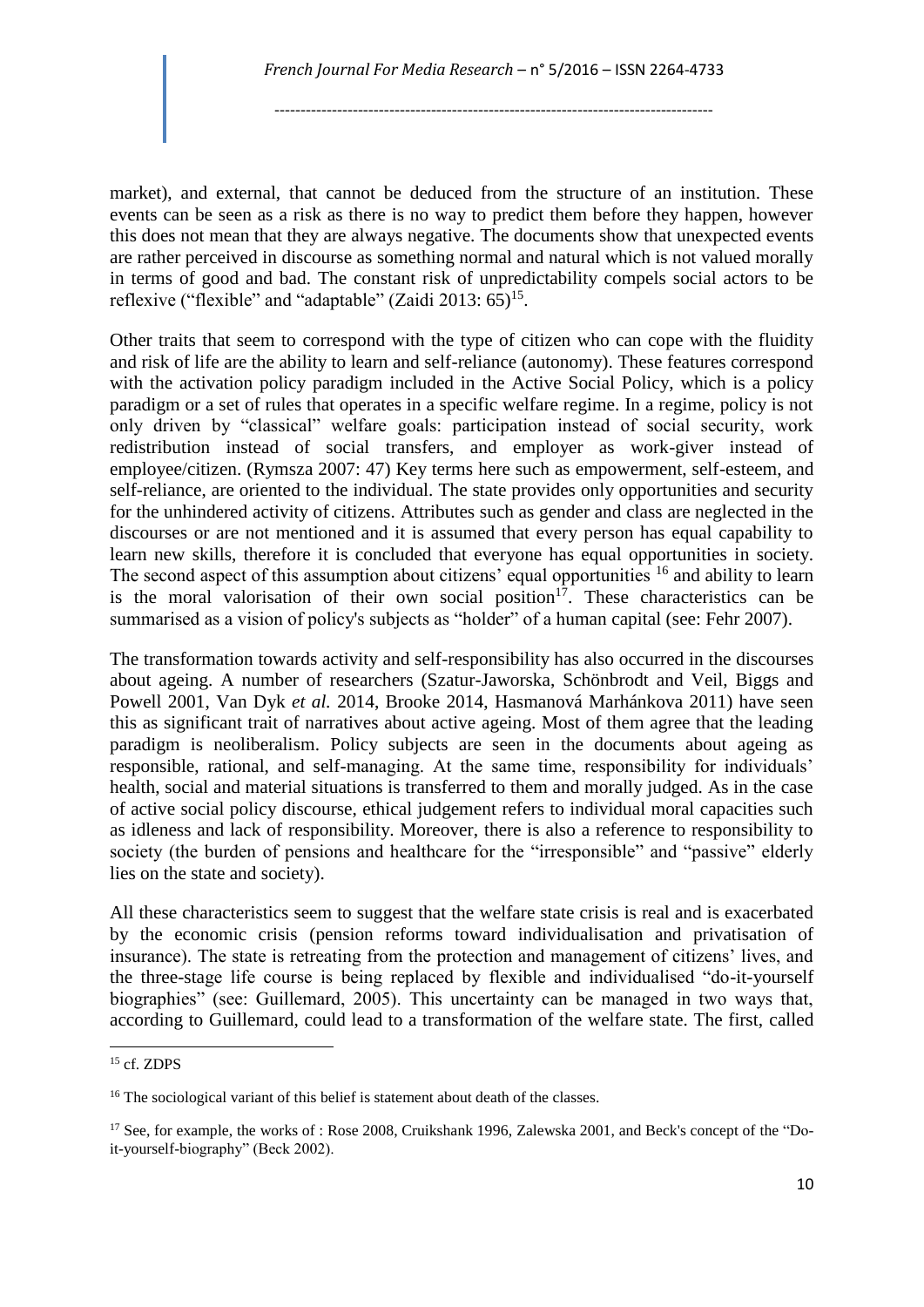asset-based welfare, leads to individualisation of life patterns and greater personal responsibility for security and privatisation of risk, but with institutional financing of entitlements.

The second, transitional labour markets or "social drawing rights", combine public financing with shared responsibility (ibid., 71). They "emphasise collective regulations and their coordination by the main actors, especially the state". In this model, individuals are not left to themselves in the labour market and a network of actors and programmes is the key to making personal trajectories more secure." (Ibid., 69). Nevertheless, both ways of transforming welfare concentrate on employment, so pensions and patterns of retirement appeared to be problematic. As Guillemard indicated in her article (ibid., 57), the three-stage order of life (school, work, retirement) is transforming into flexible lifelong interweaving of periods of working and unemployment. Again, the key word in welfare state projects is activity. According to life patterns and ageing narratives, being active means working longer (as long as possible) and committing as a volunteer for the local community. There is a temptation to interpret the significance of activity and employment in old age as an implicit message about the future of pension systems, namely the disappearance of state pensions and retirement as a distinct period of life.

However, "activity" in active ageing discourses refers to a broader scope of actions then those connected with the labour market, even if they concern retirement and pensions. Far from diagnosing contemporary culture as being in real crisis, the narratives on active ageing can be interpreted as revealing a particular vision of social structure. According to this vision, class and gender inequalities are not important factors which influence social position. However, a feeling of uncertainty can be found in the discourses on active ageing. This uncertainty about the actual state of society and how it will change<sup>18</sup> can be interpreted as a feeling of anxiety which reaches the ontological aspect of social life. Individualisation, which seems to be strengthened by discourses on active ageing, is at the same time and in the same narratives seen as having a negative influence on social bonds that must be overcome. The intergenerational initiatives that are an important part of the policies and initiatives can be seen as an example of fighting the negative aspects of individualisation.

However, it is more important for the analysis of discourses on active ageing that the "fight" is not a conscious one and has a modest aim: to better cope with the actual situation, not to prevent cultural change<sup>19</sup>. In other words, the striving against cultural individualisation is

<sup>&</sup>lt;sup>18</sup> For a discussion on transformations of social bonds and new possible arrangements of social actors see: Marody 2014, for the role of state and communities in this process see: Lessenich 2011.

<sup>19</sup> Exemplary here is Pari Solidaire (http://www.leparisolidaire.fr/wp/, 30.08.2015) cohabitation initiative that connects young tenants looking for a room in Paris with elderly - and lonely – landlords. It is significant for most of the NGO's and associations working with the elderly in the « activity » paradigm that they conjoin elements of the discourses from different, contradictory domains such as moral and/or emotional values with an attempt at rational, legitimised arrangements that are characteristic for more economical thinking: "Il ne s'agit pas d'une simple mise en relation de nos adhérents par croisement de fichiers. De la précision de la sélection des candidats dépend le succès d'une cohabitation harmonieuse. **Un service personnalisé** Le Pari Solidaire s'engage dans une démarche individualisée. Chacun de nos adhérents est unique et sa demande est motivée par sa réalité, ses besoins, ses désirs et ses capacités. **Une charte de convivialité** Le Pari Solidaire propose à ses membres de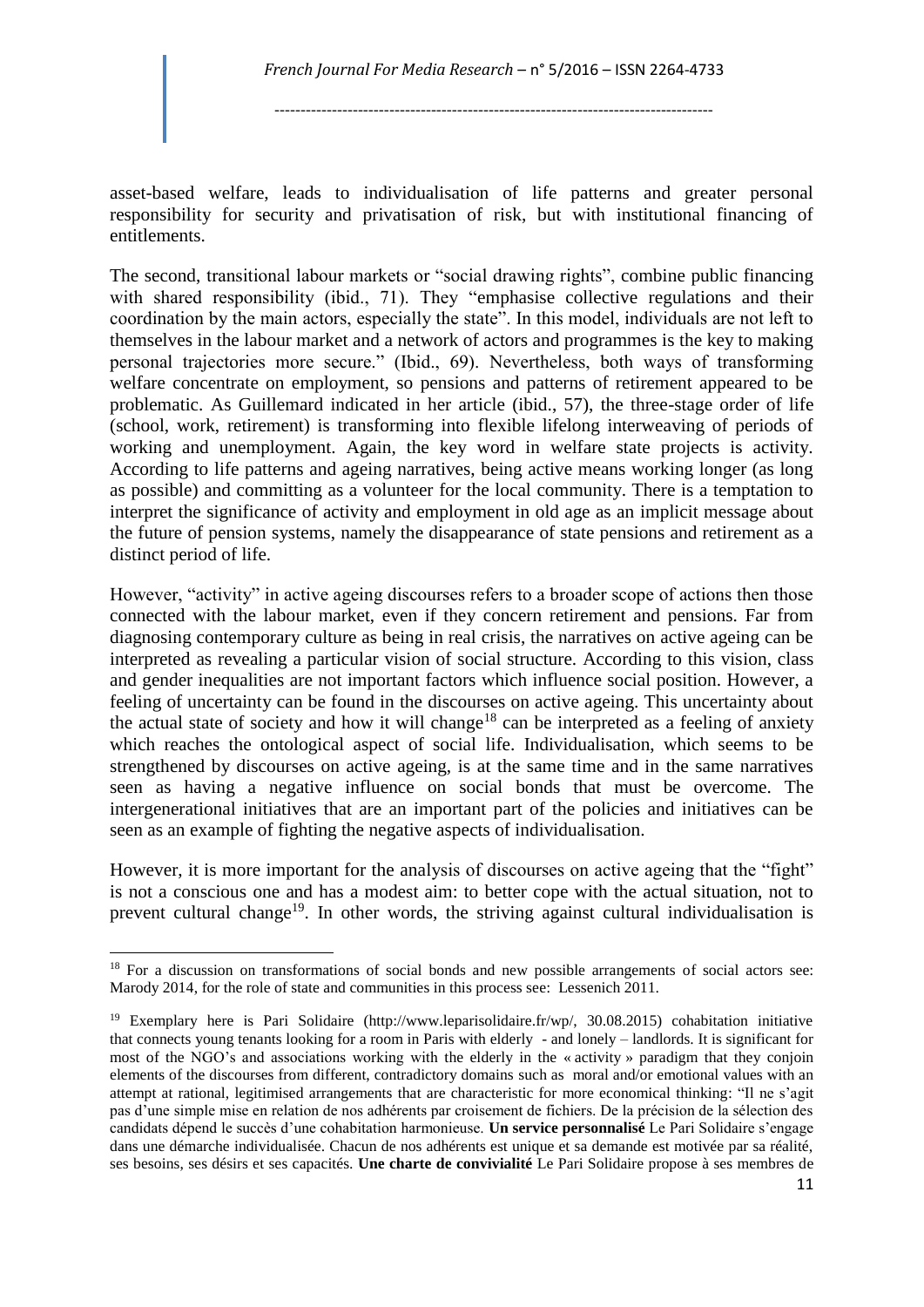made on the terms and conditions of individualised institutions and subjects. The intention of the initiatives and projects contained in good practice handbooks or promoted on  $NGO<sup>20</sup>$  sites is not to make a new community of strong bonds and identification, but to create an association of individualised subjects:

*"SILVERGAME is an innovative multimedia platform, which is to host a variety of gamebased applications, community features and web-based services specifically designed to cater to the needs of elderly people. The project focuses on activities like singing, dancing and driving to activate senior citizens and encourage social interaction among them."* (AALCatalogue: 55)

"AGNES will start by providing a basic ICT platform to create and maintain an easy-to-use web-based social network for individual elderly persons. This platform will be used to stimulate the elderly person. Timely information will be passed to the network on the activities and subjective state of the elderly person (e.g. presence, state of wellness, etc) allowing for a much better-tailored and timely response, attention and care so as to improve and maintain the well-being and independence of the elderly living in their own homes and reduce healthcare costs. The project will address chronic conditions such as mild cognitive impairment, and develop and test solutions to alleviate and/or prevent them. Informal carers, friends and family members will have greater access to information about the person, and those at a distance will be enabled to keep in touch and share activities with their elderly family member or friend, and to know their current condition. (ibid.)

This "language" makes it indirectly less visible and unpredictable. Is it a counter-discourse that has the potential for transformation into another type of collectivism, or is it just another face of atomisation and individualisation? What can already be seen is that the narratives reveal a particular vision rather than prescriptions for the future. In this vision, where cultural individualisation outstrips structural individualisation, social subjects are monadological beings not because of their choices, but because of external factors.

### **CONCLUSIONS**

 $\overline{a}$ 

The analysis showed that the economic crisis influenced the discourses about active ageing, especially those devoted to pension schemes. Subsequently, the activity paradigm corresponds with transformations of the welfare state that seem to favour a neoliberal type of state. However, the cultural analysis of various discourses allowed for their more abstract interpretation, which may be treated not as true or false images, nor as ideological propaganda, but as cultural images of (not always) discursively articulated fears and hopes. In

prendre connaissance et d'adhérer à sa Charte en la signant. **Un suivi régulier auprès de chaque adhérent** Le Pari Solidaire prolonge tout au long de l'année son action et son accompagnement auprès de ses membres dans le respect de la Charte." (Bold PS, http://www.leparisolidaire.fr/wp/lassociation/, 30.08.2015)

<sup>20</sup> See: http://www.bochnia.kolping.pl/strefa-aktywnosci-seniora.html, http://seniorzywakcji.pl/?a=385, https://www.youtube.com/watch?v=i\_VPSyhENaQ&feature=youtu.be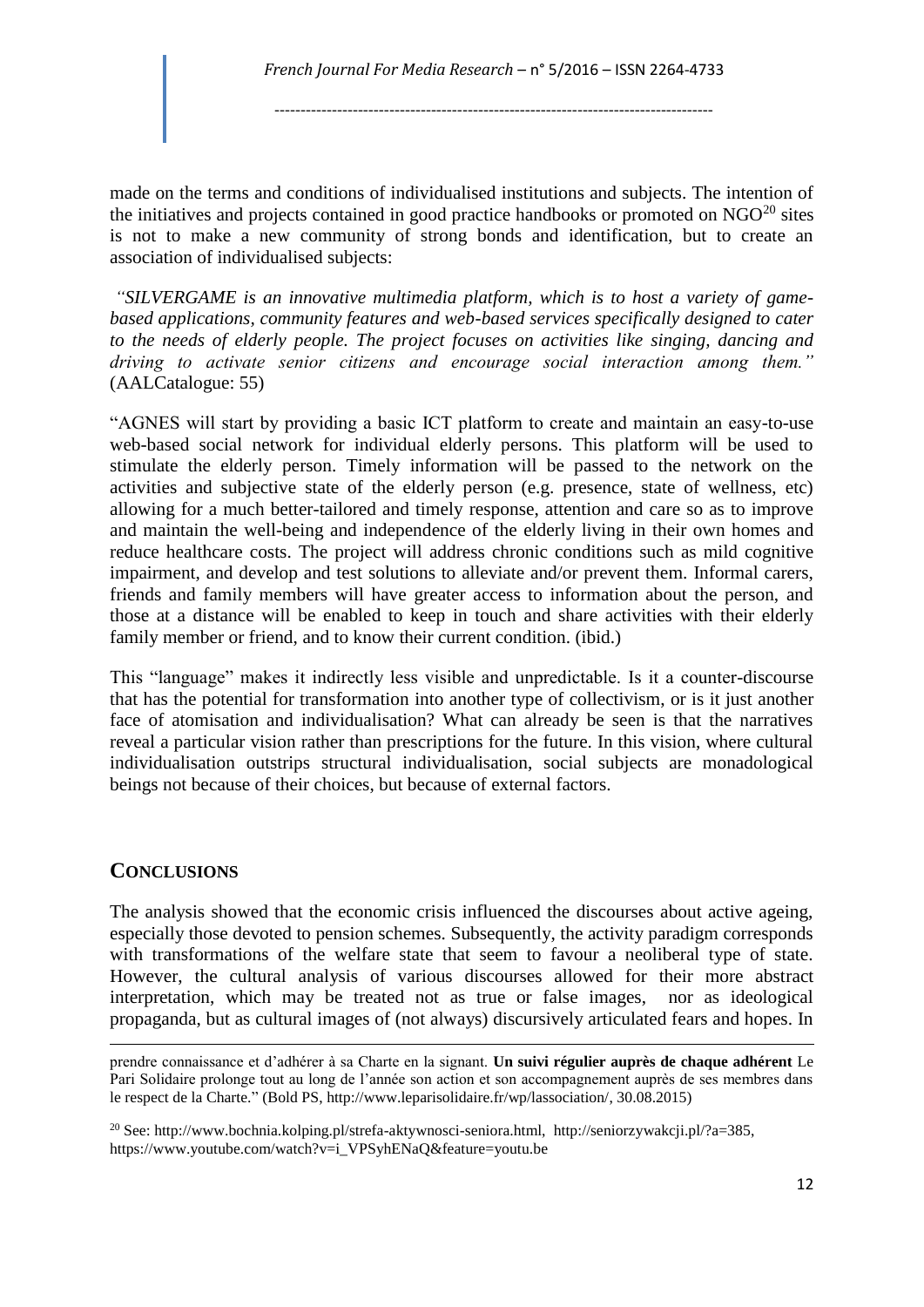*French Journal For Media Research* – n° 5/2016 – ISSN 2264-4733

------------------------------------------------------------------------------------

this sense they are a way of social communication. The question is if they are class limited. The research material can be defined as (almost) class monolithic. Nevertheless, policies do have an impact on all social classes (apart from the fact that the character of this impact varies according to social position).

Moreover, individualism as a cultural phenomenon (see: Jacyno 2007) transverses all classes. Thus, the question is not if individualisation, the image of lonely ageing, is typical for a particular class or social group, but if there are other contradictory discourses that are driven by different images of the social sphere. There is still a need for research in this field and analysis of other kinds of media and ways of communication that have been abandoned by the dominant classes.

#### **REFERENCES**

Barbier J.-C. 2010. "Social Investment, a Problematic Concept with an Ambiguous Past", *Sociologica 1/2010.* 

*http://www.sociologica.mulino.it/journal/article/index/Article/Journal:ARTICLE:530/Item/Jo urnal:ARTICLE:530,* 18.08,2015.

Barr N. 2010. *Państwo dobrobytu jako skarbonka : informacja, ryzyko, niepewność a rola państwa*. Trans. B. Więckowska. Warszawa: Dom Wydawniczy Elipsa. [*Welfare state as piggy bank*]

Beck U., Beck-Gernsheim E. 2002. *Individualization: institutionalized individualism and its social and political concequences*, London: Sage Publ.

Biggs S., Powell, J. 2001. "A Foucauldian Analysis of Old Age and the Power of Social Welfare", *Journal of Aging & Social Policy .12 (2). pp. 93-112.*

Brooke M. 2014. "A Study of the Government and Media Discourse on Active Ageing in Singapore and its Effects on the Lived Experiences of Singapore Seniors." *Advances in Social Sciences Research Journal.* 1(7) pp. 30-42.

Bourdieu P. 2012. *Sur l'État: Cours au Collège de France* (1989-1992). Paris: Éditions du Seuil.

Cruikshank B. 1996. Revolutions within: self-govenrment and self-esteem, w: Barry A, Osborne T., Rose N. (ed.), *Foucault and political reason. Liberalism, neo-liberalism and rationalities of government*, London: University of Chicago Press/University Collage London Press, pp.231-252.

Csoba J.2013. *From Welfare to Workfare*. http://www.euromemo.eu/annual\_workshops/2013\_london/london\_workshops\_papers/index. html, 18.08.2015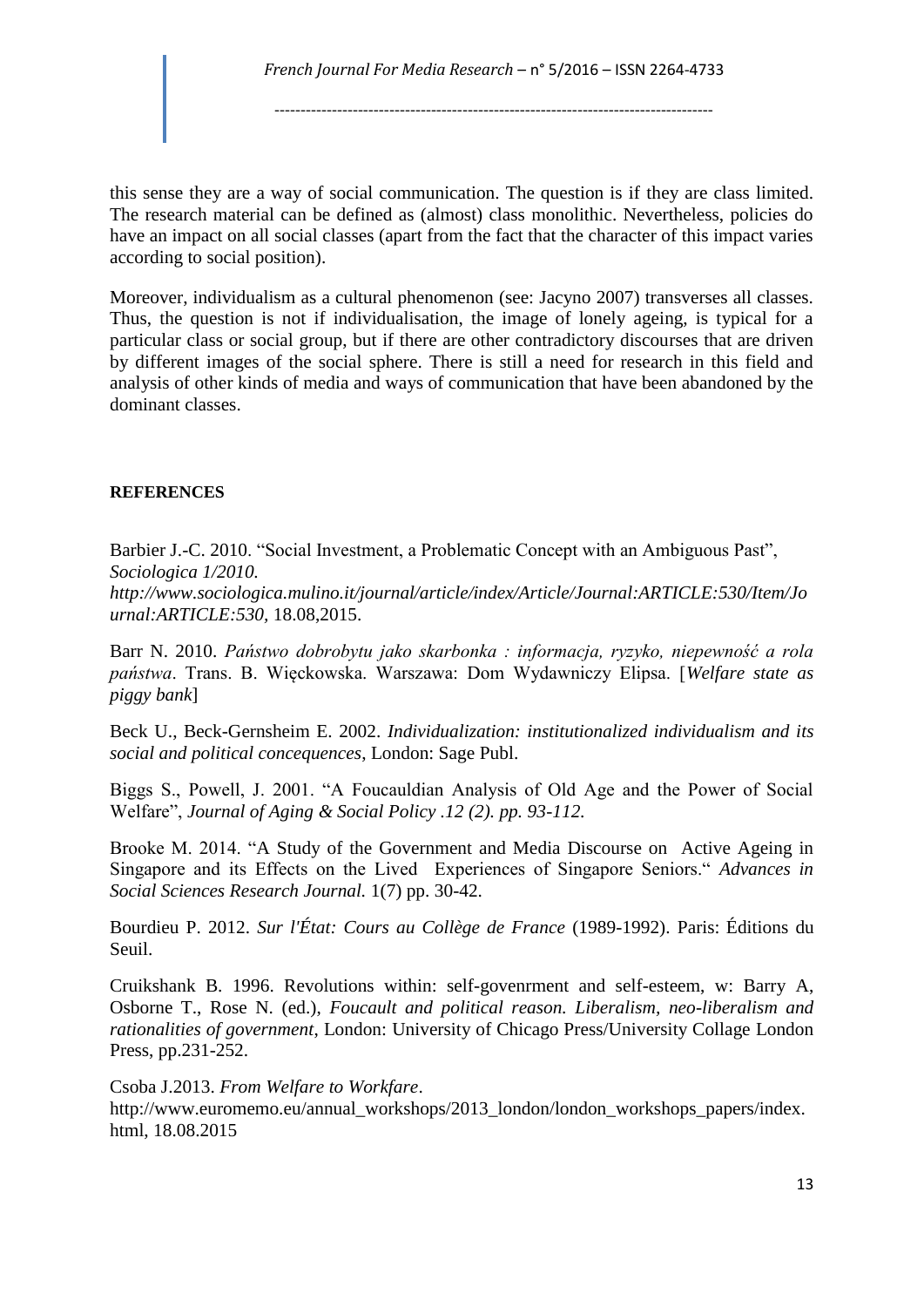Du Gay P., Scott A. 2010. "State Transformation or Regime Shift? Addressing Some Confusions in the Theory and Sociology of the State", *Sociologica*, 2/2010. http://www.sociologica.mulino.it/journal/article/index/Article/Journal:ARTICLE:402/Item/Jo urnal:ARTICLE:402, 18.08.2015.

Dyk van S., Lessenich S., Denninger T., Richter A. 2013. The Many meanings of "Active Aging". Confronting Public Discourse with Older People's Stories, in: *Recherches sociologiques et anthropologiques* [En ligne], 44-1, pp. 97-115.

Fehr M. 2007. "S'apprécier, ou les aspirations du capital humain." *Raisons politiques 4 (28). pp. 11-31.*

Foucault M. 2001. "Le souci de la vérité" in: *Dits et écrits II. 1976-1988*, Paris: Edition Gallimard. pp. 1479-1497.

*\_\_\_\_\_\_\_\_\_\_\_*2004. *Naissance de la biopolitique. Cours au Collège de France (1978-1979)*. Paris: Guillemard/Seuil.

Grewiński M. 2006. "Wielosektorowa polityka społeczna – w kierunku *welfare pluralism*". *Polityka społeczna 5-6 (386-387).* pp. 8-16.

Guillemard, A.M. 1986. *Le déclin du social : formation et crise des politiques de la vieillesse*. Paris: Presses Universitaires de France.

\_\_\_\_\_\_\_\_\_\_\_\_\_\_. 2005. "The advent of a flexible life course and the reconfigurations of welfare". In: (eds.) Goul Andersen J., Guillemard A.M., Jensen P. H., Pfau-Effinger B. 2005. *The Changing Face of Welfare. Consequences and outcomes from a citizenship perspective*. Bristol: The Policy Press. pp. 55-75.

Hasmánková Mahránková J. 2011. "Leisure in old age: disciplinary practices surrounding the discourse of active ageing". *International Journal of Ageing and Later Life*, 6(1). pp. 5-32.

Hemerijck A. 2012. "When Changing Welfare States and the Eurocrisis Meet". *Sociologica*, 1/2012.

http://www.sociologica.mulino.it/journal/article/index/Article/Journal:ARTICLE:528/Item/Jo urnal:ARTICLE:528, 20.08.2015.

Jurek Ł. 2011. "Narodziny i ewolucja procesu instytucjonalizacji wspolnej polityki wobec starzenia sie ludnosci w Unii Europejskiej". *Social Sciences (Nauki Społeczne)*,1(3). pp. 56- 67.

Jacyno M. 2007. *Kultura indywidualizmu*. Warszawa: WN PWN.

Kownatzki C., The Greek Crisis Is A Demographics Wake-Up Call, in: Business Insider, 6.05.2010, http://www.businessinsider.com/the-greek-crisis-is-about-demographics-2010-5, 28.08.2015.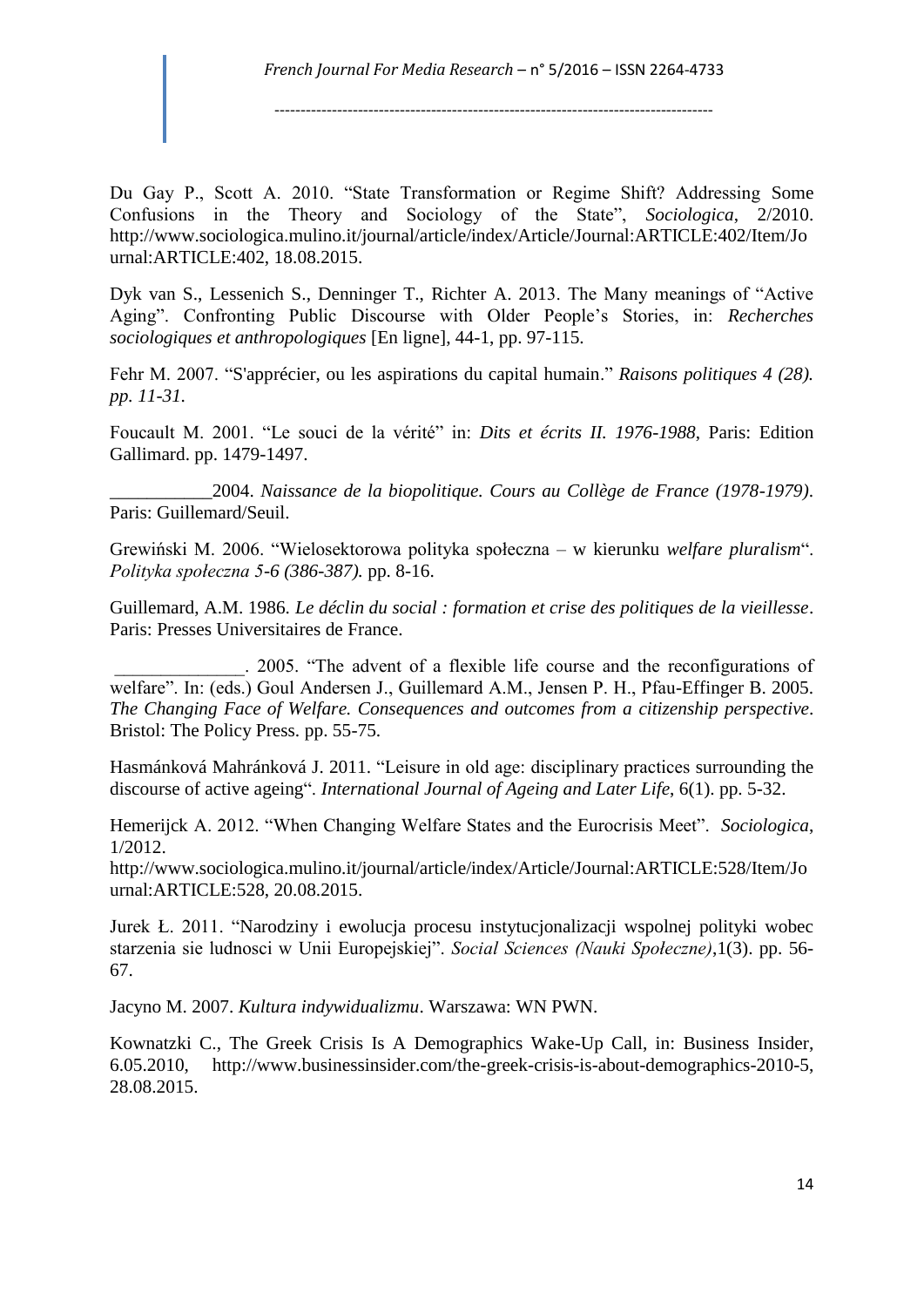Lessenich S. 2011. "Constructing the Socialized Self Mobilization and Control in the "Active Society." in: Bröckling U., Krasmann S., Lemke T. (ed.) *Governmentality: current issues and future challenges*. New York, Abington : Routlage. pp. 304-320.

Marody M. 2014. *Jednostka ponowoczesności: perspektywa socjologiczna*. Warszawa: Wydawnictwo Naukowe Scholar.

Miller P., Rose N. 2008. Introduction: Governing Economic and Social Life, in: *Governing the Present. Administering Economic, Social and Personal Life*, Cambridge, Malden: Polity, pp. 1-25.

Oręziak L. 2014. *OFE: katastrofa prywatyzacji emerytur w Polsce*. Warszawa: Instytut Wydawniczy Książka i Prasa.

Powell J. Biggs S. 2003. "Foucauldian Gerontology: A Methodology for Understanding Aging". *Electronic Journal of Sociology.vol.* 7. pp. 2. (http://www.sociology.org/content/vol7.2/03\_powell\_biggs.html,15.06.2015).

Rabinow P. 2003. *Anthropos Today*. *Reflections on Modern Equipement*. Oxford, Princeton: Princeton Univerity Press.

Rose N. 2008. The Death of the Social? Re-figuring the Territory of Govenrnment, in: Miller P., Rose N. (ed.), *Governing the Present. Administering Economic, Social and Personal Life*, Cambridge, Malden: Polity, s. 84-113.

Rymsza M. 2008. "Aktywna polityka społeczna w Polsce. Szanse i ograniczenia rozpowszechniania koncepcji. in: (ed.) Karwacki A., Kaszyński H. *Polityka aktywizacji w Polsce*. Toruń: WN UMK. pp. 46-65.

Sassen S. 2008. *Territory, Authority, Rights: From Medieval to Global Assemblages.*  Princeton, Oxford: Princeton Univerisity Press.

Schönbrodt B., Veil K. 2012. *"Zjawisko wycofania społecznego w kontekście "aktywnego*  starzenia się". Potrzeba działania i przykłady dobrych praktyk w Niemczech". Trans. L. Król. *Problemy Polityki Społecznej. Studia i dyskusje.* Vol. 18. pp. 63-76.

Szatur-Jaworska B. 2012. Aktywne starzenie się i solidarność międzypokoleniowa w debacie międzynarodwej, "Problemy polityki społecznej. Studia i dyskusje" 17, pp. 15-28.

World Bank*.* 1994. *Averting Old Age Crisis. Policies to Protect the Old and Promote Growth*  Oxford, New York: Oxford University Press.

Tyszka K. 2014. *Schyłki, upadki, zmierzchy: o losach idei kryzysu w myśli dwudziestowiecznej*. Warszawa: Wydawnictwa Uniwersytetu Warszawskiego.

Walters W., Haahr J. 2011 (2005). *Rządzenie Europą : dyskurs, urządzanie i integracja europejska.(Governing Europe).* Trans. Grzymski J. Warsaw: WN PWN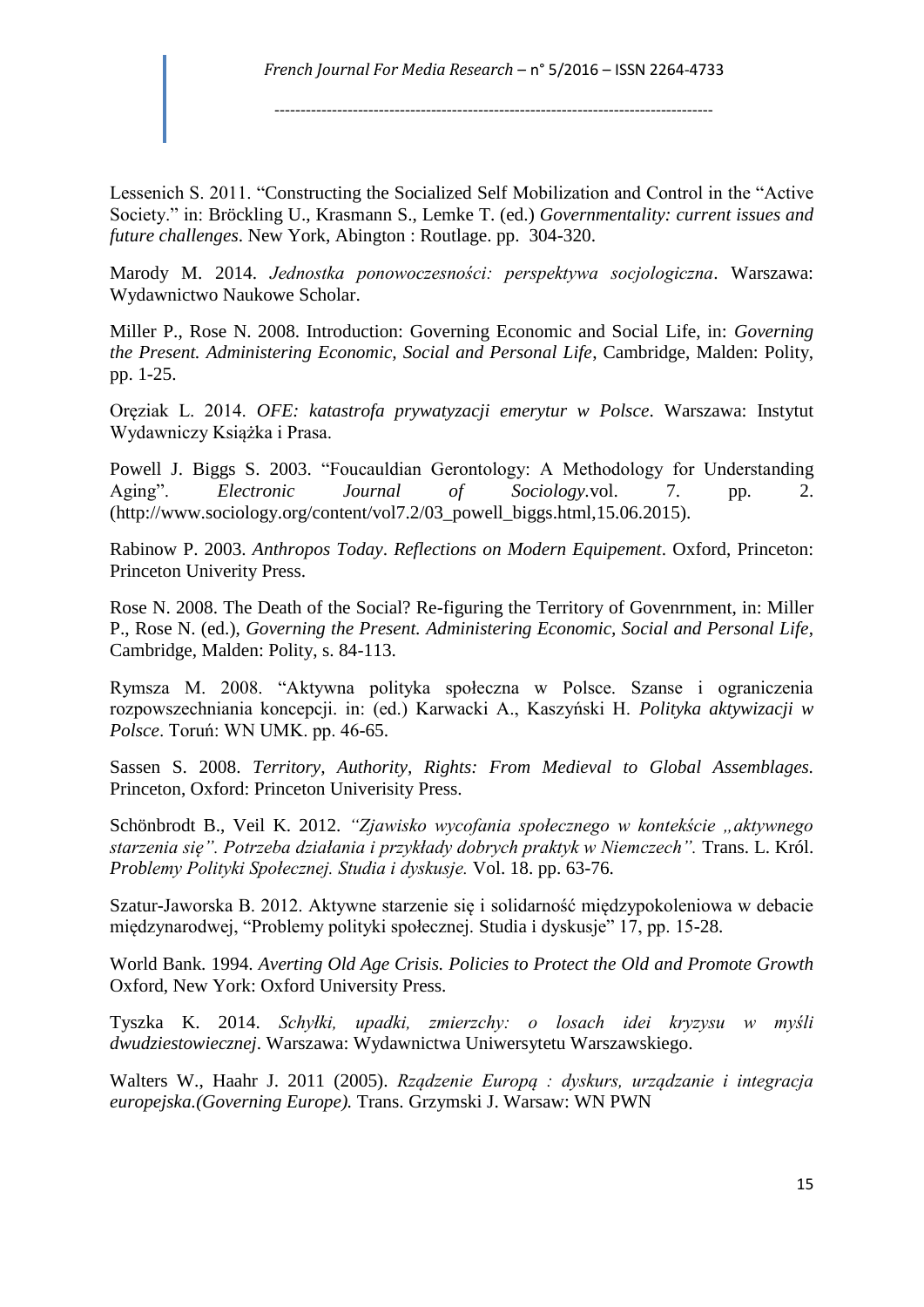Zalewska J. 2001. "Człowiek starszy – aktywny podmiot polityki społecznej? Koncepcja upodmiotowienia a pluralizm rynkowy", in: Racław M. (ed.) *Publiczna troska, prywatna opieka. Społeczności lokalne wobec osób starszych*, Warszawa: Instytut Spraw Społecznych.

Znaniecki F. 2013. *Upadek cywilizacji zachodniej*. Warszawa: Wydawnictwa Uniwersytetu Warszawskiego.

Žižek S. 2014, *Rok niebezpiecznych marzeń*. Trans. Kropiwnicki M., Szelewa B. Warszawa: Wydawnictwo Krytyki Politycznej. *[Year of dreaming dangerously]*

Polish documents:

The Governement Programme for Social Activity of Older Persons (ASOS) 2012-2013 and ASOS 2014-2015

The Senior Policy Guideliness (ZDPS)

Strategy for the Developement of Human Capital (SRKL).

Krajowy Program Reform 2005-2008 na rzecz implementacji Strategii Lizbońskiej (National Reform Programme for 2005-2008 to implement the Lisbon Strategy)

Long-term Strategy for Poland's Sustainable Developement 2025 (2000)

The National Developement Strategy 2007-2013.

National Developement Strategy 2007-2015.

Programme Solidarity Between Generations. Actions to Increase Professional Activity of People aged 50+ (2008)

Starzenie się społeczeństwa polskiego i jego skutki [Ageing of Polish Society and its outcomes]. Opracowania Tematyczne Kancelarii Senatu, OT-601. Kwiecień 2011 (KS). Strategy: Poland 2030. Second Wave of Modernity (2013)

EU documents:

Active Ageing Index 2012. Context, Methodology and Final Results (Zaidi 2013)

European Charter of the rights and responsibilities of older people in need of long-term care and assistance*,* www.age-platform.**eu**/.../22204\_AGE\_charte\_**europe**enne\_EN\_v4.pdf, 30.08.2015 (EC 2010).

Kesselring A., Smith S. , Dobner S., Schrammel M. 2014. *Social Innovation for Active and Healthy Ageing – A Case Study Collection*. Brussels : King Baudouin Foundation (http://www.kbs-frb.be/publication.aspx?id=312599&langtype=1033&src=true, 14.06.2015).

The Ambient Assisted Living Joint Programme Catalogue 2013 (AALCatalogue 2013)

The Active and Assisted Living Joint Programme 2013-2020 (AAL JP).

Charter of fundamental rights of EU

Zaidi A. 2013. *Active Ageing Index 2012 Concept, Methodology and Final Results*. Viena : European Centre.

Press and web pages:

"Aktywny Senior". 2012. *Newsweek. Dodatek specjalny.* Luty 2012.

http://www.age-platform.eu/about-age, 10.06.2015.

http://www.bochnia.kolping.pl/strefa-aktywnosci-seniora.html, 10.06.2015.

http://e.org.pl/, 30.08.2015.

https://ec.europa.eu/digital-agenda/en/active-assisted-living-joint-programme-aal-jp 10.06.2015.